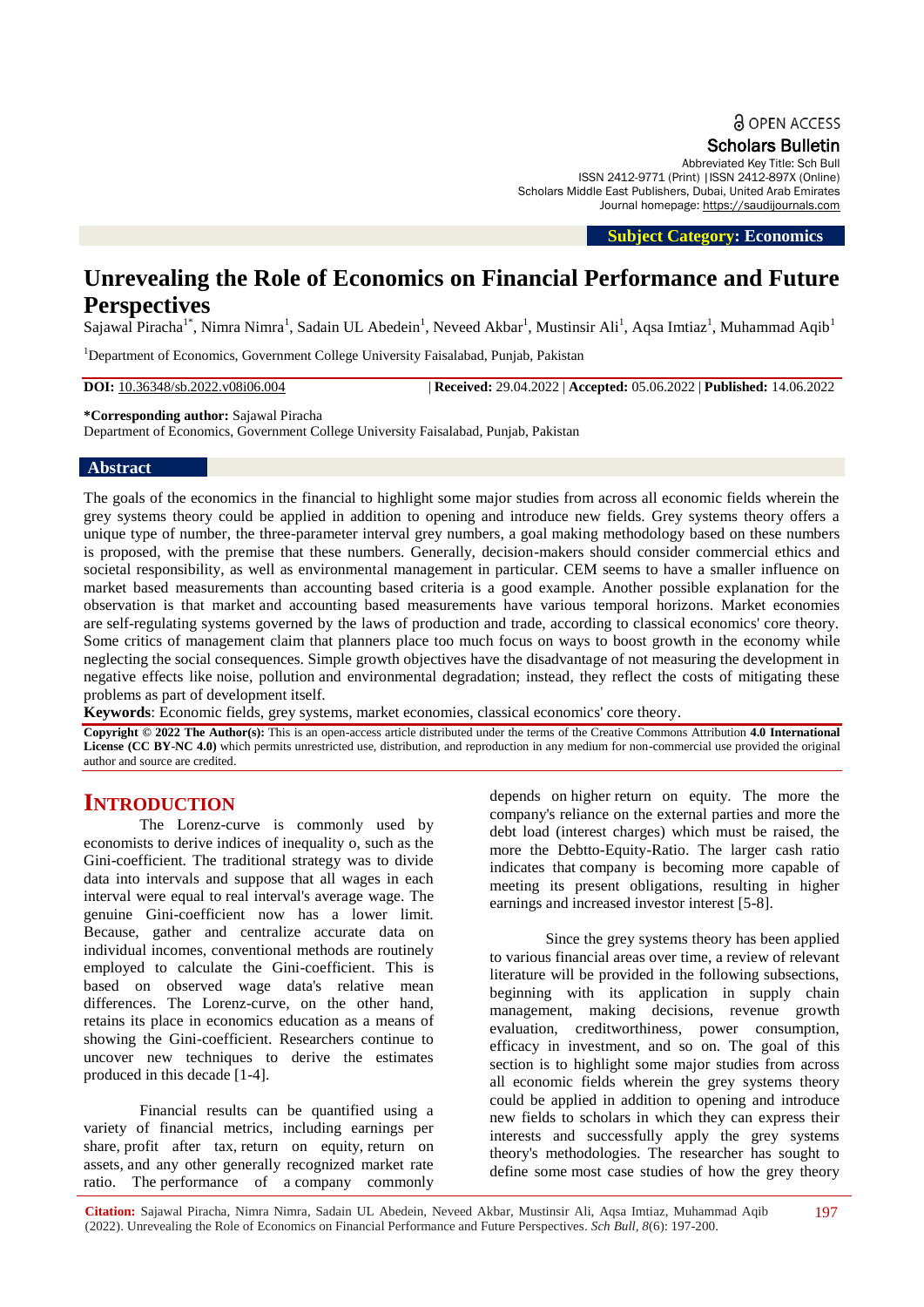has been applied, although there are many investigations which have already been left out due to space constraints. As a result, the efficacy of supply chain management is first domain wherein the grey systems theory has been applied, which is owing to the increasingly globalized business market, wherein quality management has begun to pay closer attention to this specific area. Some initial qualities and attributes of supply chain management practices can be obtained by evaluating it and comparing it over a specific period of time. Grey systems theory is among the most recent theory in the history of artificial intelligent systems, and has attracted a diverse range of studies from all around the globe and in several research topics over the last thirty years [9-14].

Furthermore, because the grey systems theory proposes a unique type of number, the three-parameter interval grey numbers, a goal making methodology based on these numbers is proposed, with the premise that these numbers are better suited to objective and subjective reality in the areas of finance, industrial engineering, military, and economics. A grey interval slope incidences formula is presented by taking into account the space positioning and geometric shape of ideal versus crucial project vectors [1, 7, 9, 11].

#### **Role of economics on financial performance**

The capital-cost is sum of "Interest During Construction (IDC) (base construction cost) and "overnight capital cost" as the most expected plant manufacture cost based on indirect and direct cost only". Administration, land, associated buildings, project management, and site work are instances of owner's costs. The capital cost of nuclear power plant accounts for the majority of the plant's life cycle cost, with average figures ranging from 50%-75%  $[12-15]$ .

The expenditures of operating and maintaining a nuclear power plant (NPP) are known as maintenance and operation costs. "All non-fuel expenditures, like plant employees, consumable operational components, machinery, maintenance and nuclear insurance, emergency replacements and acquired services" are included in the maintenance and operation costs. Fees and taxes, decommissioned allowance, and incidental expenditures are also included." The NPV (Net Present Value) and the IRR (Internal Rate of Return) are most commonly used metrics to assess the efficiency of investment in such a nuclear power station. Net Present Value calculates the ultimate viability [\$] by weighting "present expense" vs "future income" using a cost model. The discounting factor is determined by the source of finance and it can be interpreted as the WACC (Weighted Average Cost of Capital) in many cases. A lower Weighted Average Cost of Capital weights present costs and future income equally (increasing capital intensive plants like nuclear power

plants), whereas a higher Weighted Average Cost of Capital weights present costs more heavily than future income (promoting lower capital costs solutions such as gas plants). The Internal rate of return is a "particular non - dimensional statistic," or the Weighted Average Cost of Capital value which reduces the Net Present Value to 0. The greater the Internal rate of return, the more profitable [13-17].



**Fig-1: Role of economics on financial performance**

This is a crucial question in the area of environmental conservation. Generally, decisionmakers should consider commercial ethics and societal responsibility, as well as environmental management in particular. In reality, organizations and communities are increasingly focusing on the concept of corporate social responsibility, which includes green management. Management is primarily concerned with environmental challenges while making decisions, not just to consider ethics and social ideals that organizations should promote, but to ensure long-term financial prosperity. In fact, in today's competitive world, environmental stewardship is becoming a strategic concern. Environmental protection, according to some researchers, could be a strategy that helps businesses enhances their efficiency. The procedure by which central governments make or influence significant economic choices is known as economic planning. It contrasted with laissez-faire-approach, which, in its pure state, rejects any attempt to steer the economy and instead relies on market mechanisms to decide the direction, type and speed of economic change [16-20].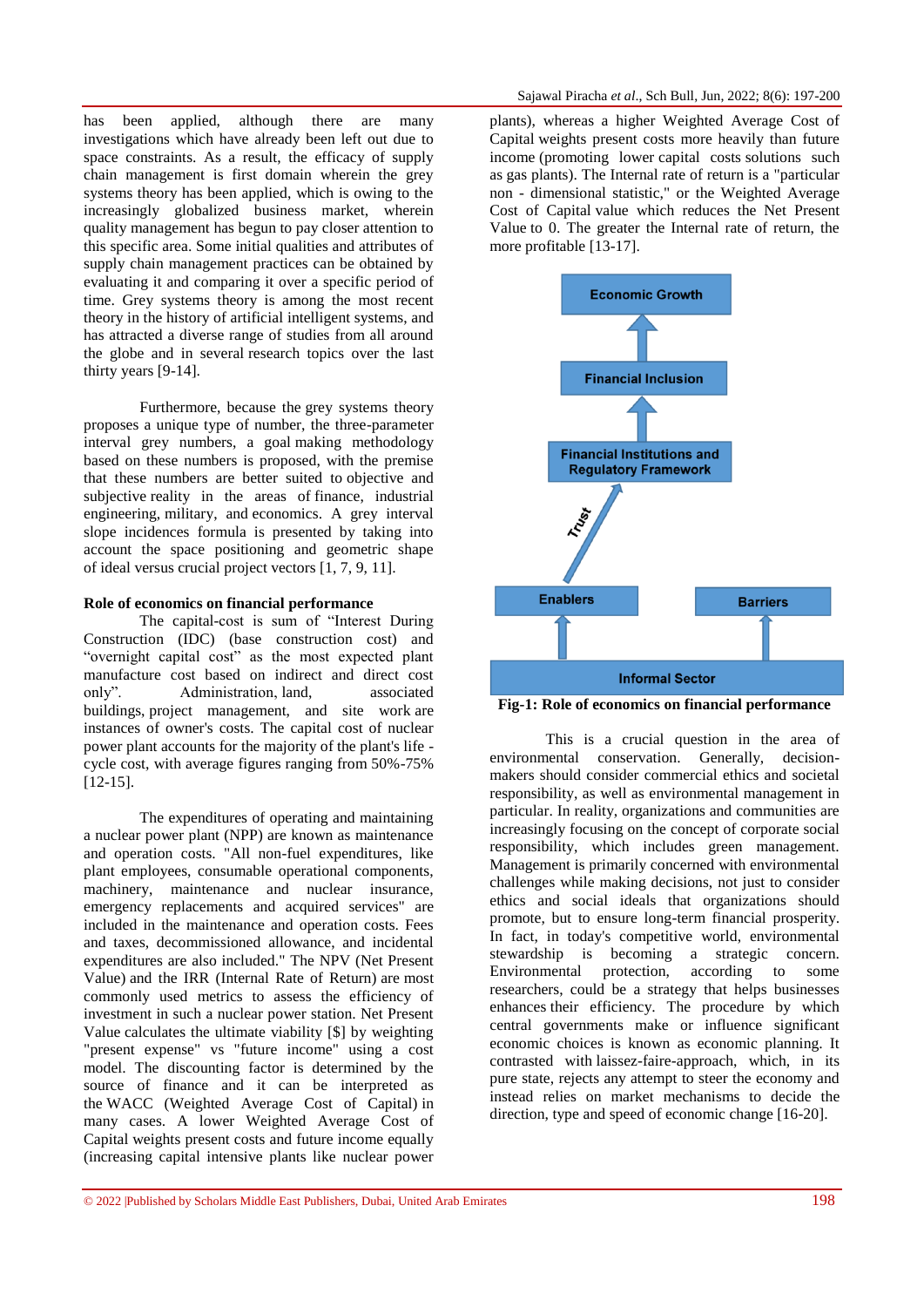Environmental management, in general, can help to strengthen relationship with stakeholders and avoid expensive stakeholder disputes. I institutional theory and stakeholders both organizations as being part of a larger social structure that influences their behavior. The ties that an organization has with the stakeholders and institutions are seen to be important in defining and determining success. Thus, the development, maintenance or creation of linkages that supply vital resources, successful relationship management with key stakeholders can lead to improved business results [21-25].

Another thing that excites me is the prospect of different interpretation of findings. The findings that CEM seems to have a smaller influence on market based measurements than accounting based criteria is a good example. Another possible explanation for the observation is that market and accounting based measurements have various temporal horizons. This could be due to the temporal horizon employed in previous investigations. A few of the CEM proxies attempt to overestimate results, but market signals are dependent on predictions. As a result, the related competitive advantage, if any, has already been preempted by market expectations long before the impact is visible through accounting statistics. As a result, in order to properly account for the influence of CEM operations on market based performance measurements, it may be important to observe how well the market reacts when CEM information is made available for the public rather than when the output is given. In this case, event study technology could be useful in distinguishing between the various interpretations [22, 23, 25, 26].

Green worth (green accreditation and concern for subsequent generations) will be emphasized in the positioning and justification of sustainability reports. Therefore, the procedures which can "assist to describe the mechanics of achieving a reasonable consensus", that is required for integrated reporting to succeed. Moreover, whether the current situation seems to be a long-term legitimate agreement, potentially paving the way towards a more stable society, or a privatized and temporary arrangements favoring certain values over others. It is concluded that integrated reporting perhaps reflects private arrangements between enterprises, accountants and investors based on the market and industry worth [1, 16, 19, 21].

Market-socialism, often known as liberalsocialism, is an economic model that envisions a system that combines aspects of socialist governance and free business. Capital is cooperatively held in a marketplace socialism economy, but productivity and trade are defined by market forces instead of government regulation. Employee remuneration, social dividend and public financing are all examples of market socialism models that direct profit earned by publicly owned enterprises to various channels [27-30].

Marxism is a socio-economic theory which examines the effects of capitalism on economy growth, labour, and output. According to this idea, a capitalist society is divided into 2 socioe-conomic classes: the bourgeoisie (ruling class) and the proletariat (working class). The bourgeoisie maintains the productive resources in Marxism, whereas the proletariat controls the labour that generates valuable economic commodities. Classical-economics is a field of thinking founded by the Adam Smith and John Stuart Mill and some other early economists and political theorists. By definition, market economies are self-regulating systems governed by the laws of production and trade, according to classical economics' core theory [13, 17, 20].

Some critics of management claim that planners place too much focus on ways to boost growth in the economy while neglecting the social consequences. Simple growth objectives have the disadvantage of not measuring the development in negative effects like noise, pollution and environmental degradation; instead, they reflect the costs of mitigating these problems as part of development itself [20, 24, 29, 30].

# **CONCLUSION**

Inconsistencies can be found in simple equation of the economy growth with the general welfare: income per capita can rise while earnings from certain organizations fall; and, quite often, some groups, like the elderly, unemployed, handicapped, and certain ethnicities, do not share in their country's rising incomes. Housing, health, education, and economic stability, and also economic progress, are all clearly part of the general-welfare. This emphasis for the qualitative dimensions of economic progress has left its mark on goals placed into economic proposals, which are progressively spelled out as broad societal goals.

## **REFERENCES**

- 1. Yitzhaki, S. (1983). On an extension of the Gini inequality index. *International Economics Review*, 24(3), 617–628.
- 2. Atkinson, A. B. (1970). On the measurement of inequality. *Journal of Economic Theory*, 2(3), 244– 16
- 3. Huang, Y. (2014). Development prediction of logistics industry in Henan province and its dynamic analysis, *Grey Systems: Theory and Application*, 4(2), 14-26.
- 4. Hsu, C. C., Liou, J. J., & Chuang, Y. C. (2013). Integrating DANP and modified grey relation theory for the selection of an outsourcing provider. *Expert Systems with Applications*, *40*(6), 2297-2304.